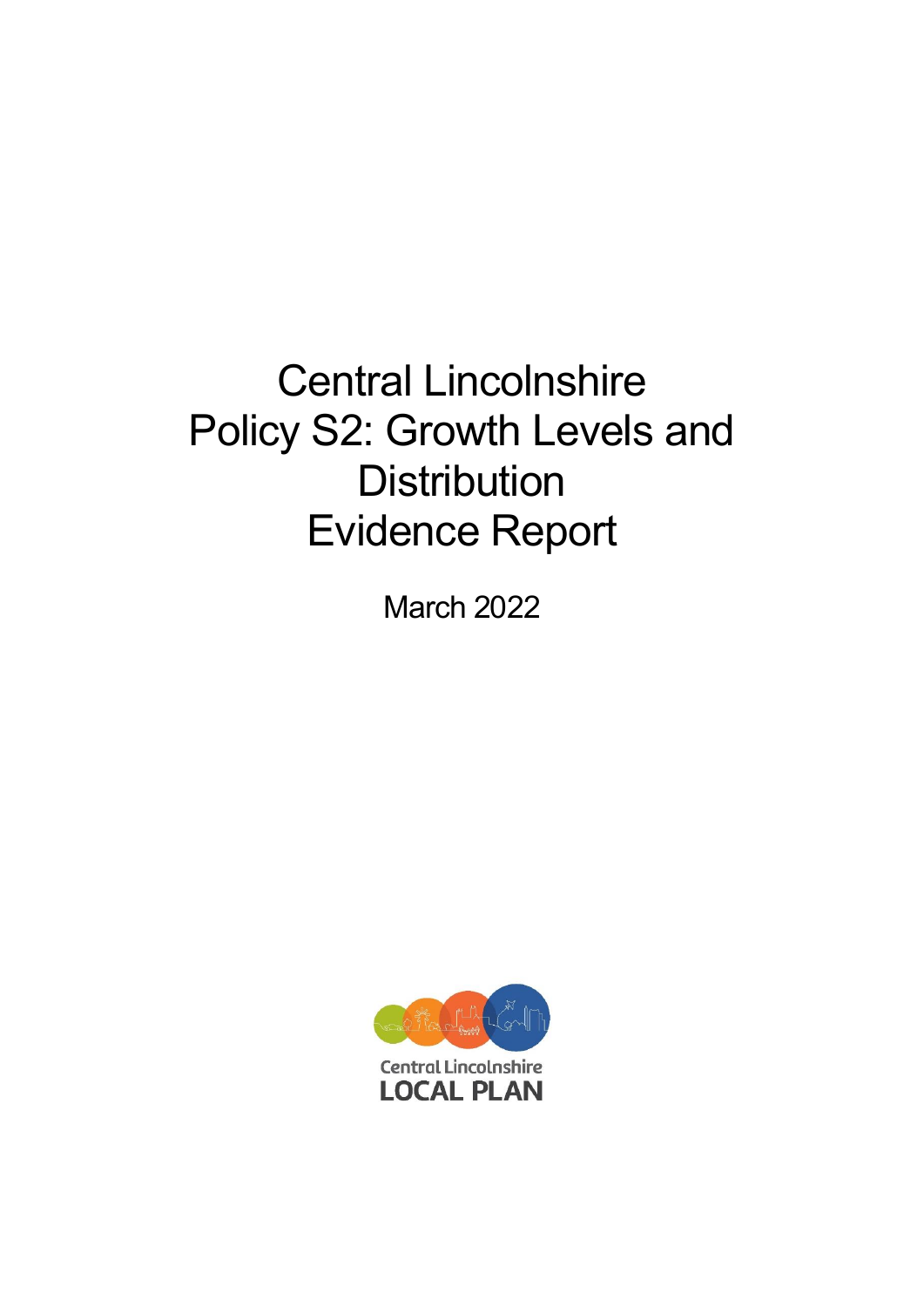# **Contents**

| 1.               |  |
|------------------|--|
| 2.               |  |
|                  |  |
|                  |  |
| 3.               |  |
| $\overline{4}$ . |  |
| 5 <sub>1</sub>   |  |
| 6.               |  |
| 7.               |  |
| 8.               |  |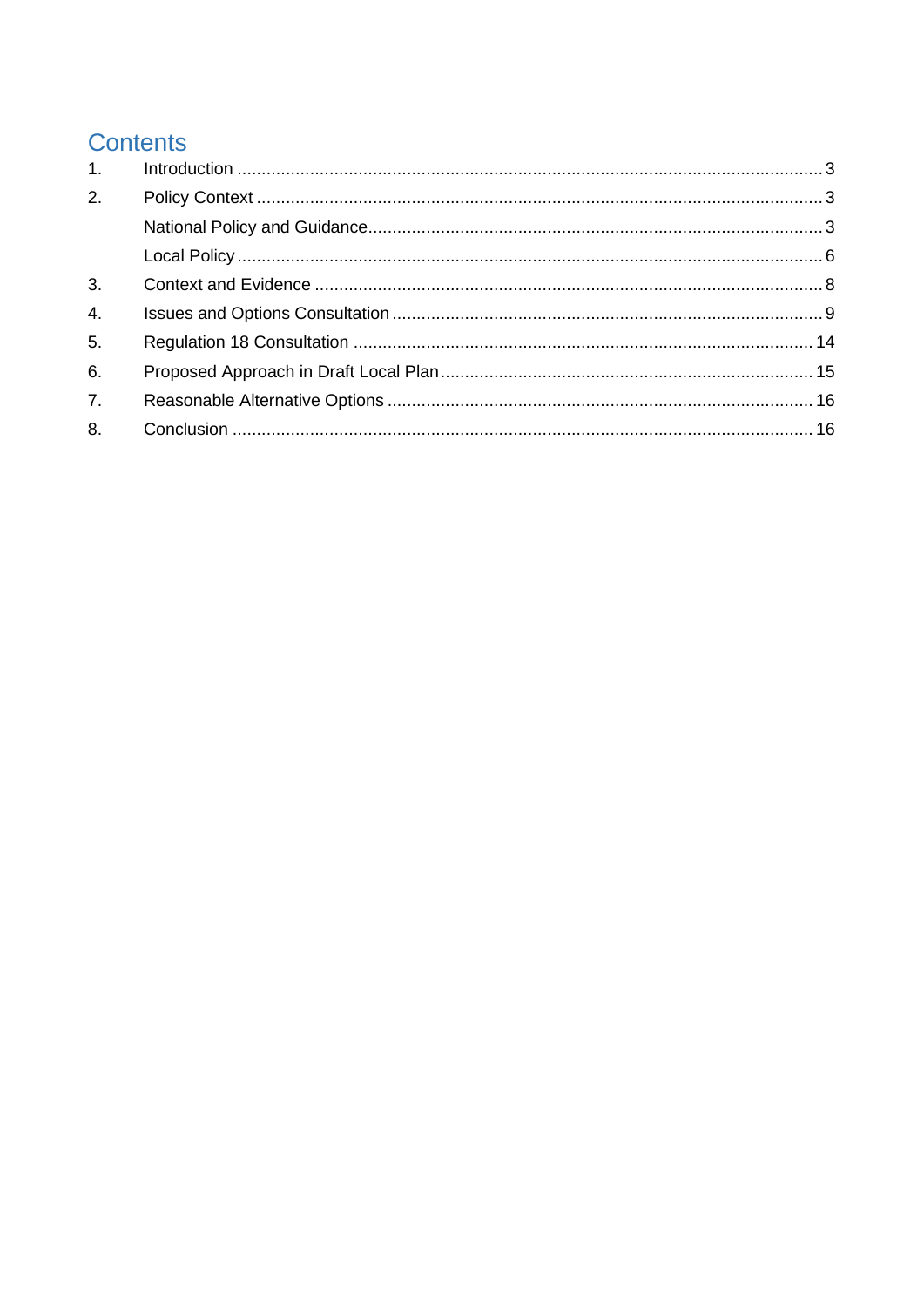### <span id="page-2-0"></span>1. Introduction

- 1.1. The Central Lincolnshire Local Plan is being updated since the first Local Plan for Central Lincolnshire, an area covering the districts of City of Lincoln, North Kesteven and West Lindsey, was adopted in April 2017.
- 1.2. This Evidence Report (which is one of a collection) provides background information and justification for Policy S2 Growth Levels and Distribution, which relates to how many houses are required in Central Lincolnshire over the plan period.

### <span id="page-2-1"></span>2. Policy Context

#### National Policy and Guidance

- <span id="page-2-2"></span>2.1. Since the Central Lincolnshire Plan was adopted the National Planning Policy Framework (NPPF) was updated in July 2018 with subsequent additional changes being published in February 2019.
- 2.2. Paragraph 11 states: *Plans and decisions should apply a presumption in favour of sustainable development. For plan-making this means that:* 
	- *a) plans should positively seek opportunities to meet the development needs of their area, and be sufficiently flexible to adapt to rapid change;*
	- *b) strategic policies should, as a minimum, provide for objectively assessed needs for housing and other uses, as well as any needs that cannot be met within neighbouring areas<sup>5</sup> , unless:* 
		- *i. the application of policies in this Framework that protect areas or assets of particular importance provides a strong reason for restricting the overall scale, type or distribution of development in the plan area; or*
		- *ii. any adverse impacts of doing so would significantly and demonstrably outweigh the benefits, when assessed against the policies in this Framework taken as a whole.*

#### 2.3. Paragraph 17 states:

*The development plan must include strategic policies to address each local planning authority's priorities for the development and use of land in its area<sup>11</sup>. These strategic policies can be produced in different ways, depending on the issues and opportunities facing each area. They can be contained in:* 

*a) joint or individual local plans, produced by authorities working together or independently (and which may also contain non-strategic policies); and/or*

#### 2.4. Paragraph 22 states:

*Strategic policies should look ahead over a minimum 15 year period from adoption, to anticipate and respond to long-term requirements and opportunities, such as those arising from major improvements in infrastructure.* 

#### 2.5. Paragraph 23 states: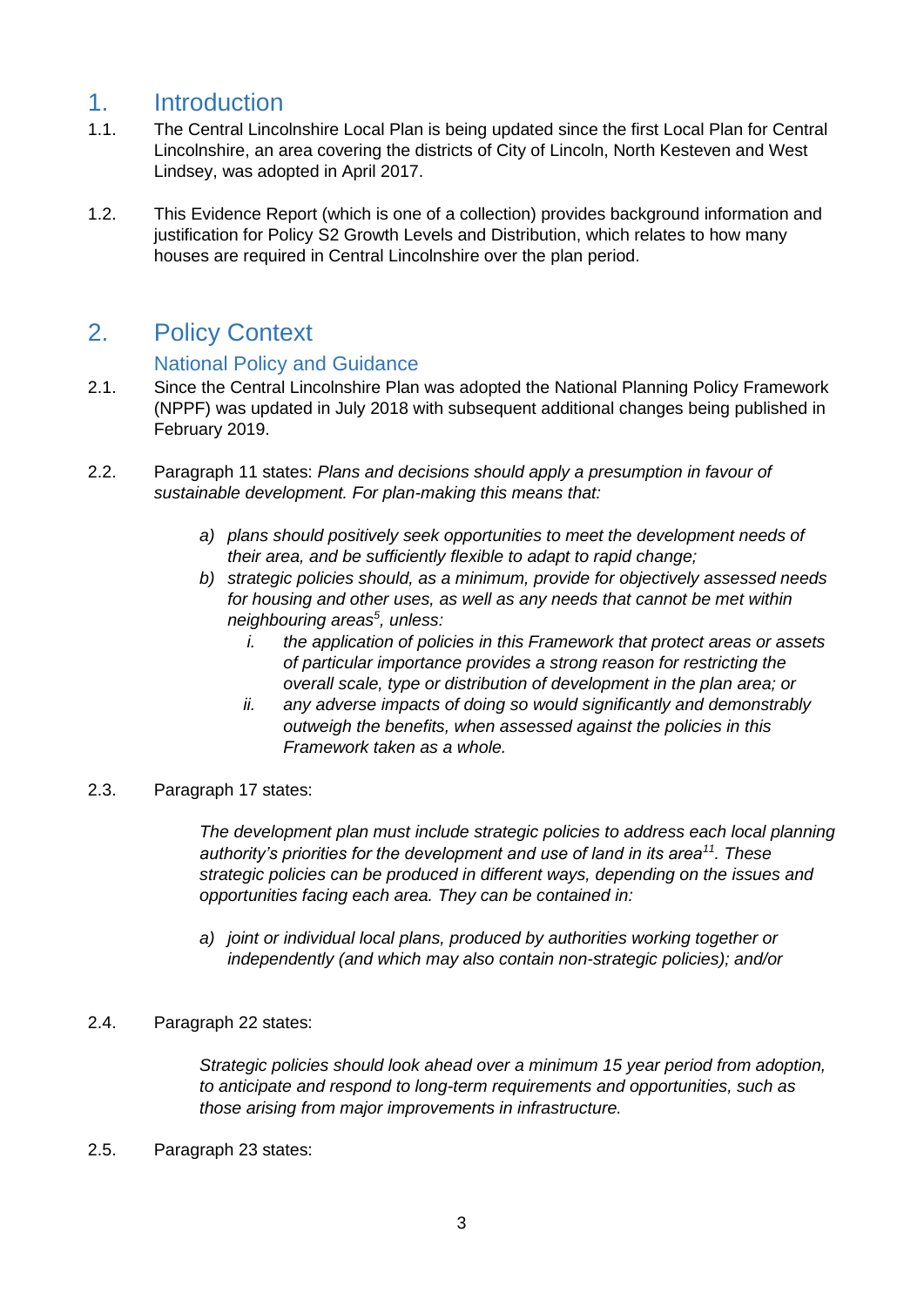*Broad locations for development should be indicated on a key diagram, and landuse designations and allocations identified on a policies map. Strategic policies should provide a clear strategy for bringing sufficient land forward, and at a sufficient rate, to address objectively assessed needs over the plan period, in line with the presumption in favour of sustainable development. This should include planning for and allocating sufficient sites to deliver the strategic priorities of the area (except insofar as these needs can be demonstrated to be met more appropriately through other mechanisms, such as brownfield registers or nonstrategic policies)[Footnote: For spatial development strategies, allocations, land use designations and a policies map are needed only where the power to make allocations has been conferred].* 

#### 2.6. Paragraph 60 states:

*To support the Government's objective of significantly boosting the supply of homes, it is important that a sufficient amount and variety of land can come forward where it is needed, that the needs of groups with specific housing requirements are addressed and that land with permission is developed without unnecessary delay.* 

#### 2.7. Paragraph 61 states:

*To determine the minimum number of homes needed, strategic policies should be informed by a local housing need assessment, conducted using the standard method in national planning guidance – unless exceptional circumstances justify an alternative approach which also reflects current and future demographic trends and market signals. In addition to the local housing need figure, any needs that cannot be met within neighbouring areas should also be taken into account in establishing the amount of housing to be planned for.*

#### 2.8. Paragraph 66 states:

*Strategic policy-making authorities should establish a housing requirement figure for their whole area, which shows the extent to which their identified housing need (and any needs that cannot be met within neighbouring areas) can be met over the plan period. Within this overall requirement, strategic policies should also set out a housing requirement for designated neighbourhood areas which reflects the overall strategy for the pattern and scale of development and any relevant allocations32. Once the strategic policies have been adopted, these figures should not need retesting at the neighbourhood plan examination, unless there has been a significant change in circumstances that affects the requirement.*

- 2.9. The Planning Practice Guidance (PPG) was first introduced in 2014 which offers 'live' government guidance. The PPG provides guidance to help in the implementation of policy in the NPPF.
- 2.10. The PPG states:

#### *What is housing need?*

*Housing need is an unconstrained assessment of the number of homes needed in an area. Assessing housing need is the first step in the process of deciding how many homes need to be planned for. It should be undertaken separately from assessing land availability, establishing a housing requirement figure and preparing policies to address this such as site allocations. For further details on how*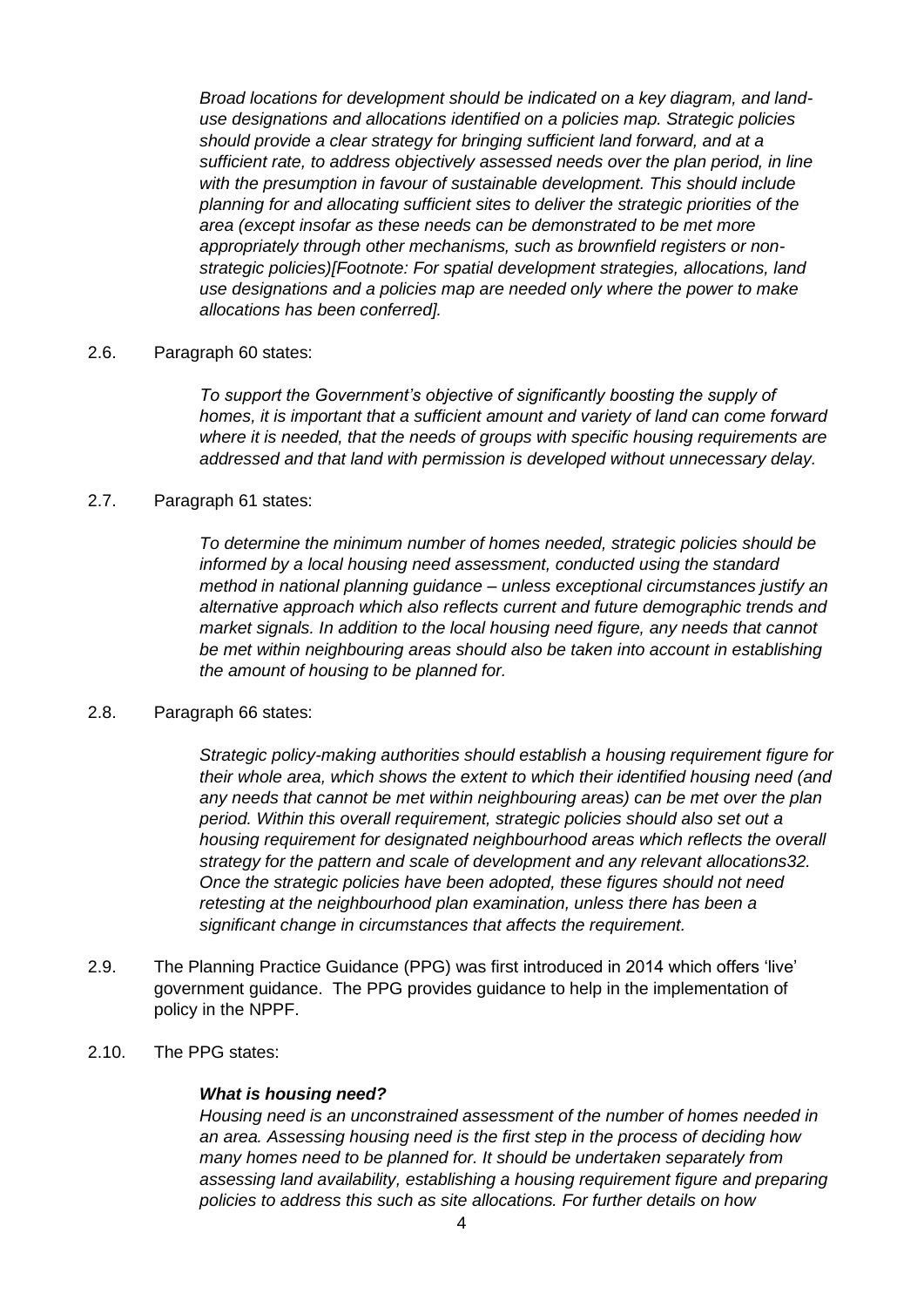*constraints should be considered once a housing need figure has been identified, please see Housing and economic land availability assessment guidance.<sup>1</sup>*

#### 2.11. The PPG states:

#### **What is the standard method for assessing local housing need?**

*The National Planning Policy Framework expects strategic policy-making authorities to follow the standard method in this guidance for assessing local housing need. The standard method uses a formula to identify the minimum number of homes expected to be planned for, in a way which addresses projected household growth and historic under-supply. The standard method set out below identifies a minimum*  annual housing need figure. It does not produce a housing requirement figure.<sup>2</sup>

#### 2.12. It goes onto state:

#### **When might it be appropriate to plan for a higher housing need figure than the standard method indicates?**

*The government is committed to ensuring that more homes are built and supports ambitious authorities who want to plan for growth. The standard method for assessing local housing need provides a minimum starting point in determining the number of homes needed in an area. It does not attempt to predict the impact that future government policies, changing economic circumstances or other factors might have on demographic behaviour. Therefore, there will be circumstances where it is appropriate to consider whether actual housing need is higher than the standard method indicates.*

*This will need to be assessed prior to, and separate from, considering how much of the overall need can be accommodated (and then translated into a housing requirement figure for the strategic policies in the plan). Circumstances where this may be appropriate include, but are not limited to situations where increases in housing need are likely to exceed past trends because of:*

- *growth strategies for the area that are likely to be deliverable, for example where funding is in place to promote and facilitate additional growth (e.g. Housing Deals);*
- *strategic infrastructure improvements that are likely to drive an increase in the homes needed locally; or*
- *an authority agreeing to take on unmet need from neighbouring authorities, as set out in a statement of common ground;*

*There may, occasionally, also be situations where previous levels of housing delivery in an area, or previous assessments of need (such as a recently-produced Strategic Housing Market Assessment) are significantly greater than the outcome from the standard method. Authorities are encouraged to make as much use as possible of previously-developed or brownfield land, and therefore cities and urban centres, not only those subject to the cities and urban centres uplift may strive to plan for more home. Authorities will need to take this into account when considering* 

<sup>1</sup> PPG Paragraph: 001 Reference ID: 2a-001-20190220

<sup>2</sup> PPG Paragraph: 002 Reference ID: 2a-002-20190220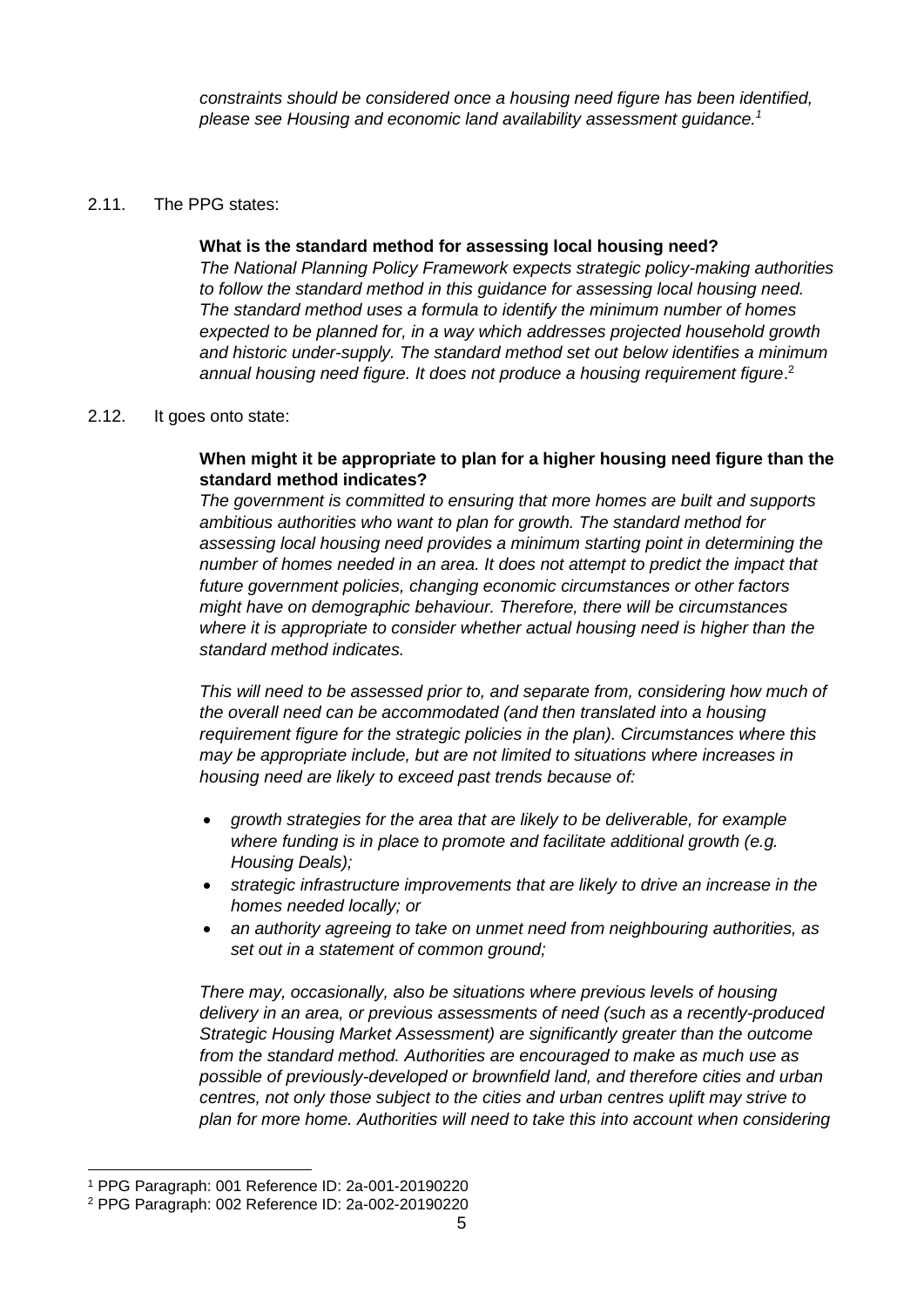whether it is appropriate to plan for a higher level of need than the standard model *suggests.<sup>3</sup>*

2.13. Furthermore it deals with providing housing requirements as a range where it states:

#### **How is 5 year land supply measured where authorities set out their housing requirements as a range?**

*Where strategic policy-makers have successfully argued through plan-making and examination for a requirement set out as a range, the 5 year land supply will be measured against the lower end of the range.<sup>4</sup>*

2.14. This makes it quite clear that the Local Housing Need figure should be used as a minimum, but it also clarifies when alternatives should be considered and provides the option of presenting housing need as a range.

#### Local Policy

- <span id="page-5-0"></span>2.15. The current adopted local plan, sets out the Level and Distribution of Growth in Policy LP3. This policy identifies that the 2017 Local Plan would seek to facilitate the delivery of 36,960 dwellings across the 24 year plan period of 2012-2036, or an average of 1,540 dwellings each year. For employment it identified that the aim was to facilitate delivery of 11,894 FTE new jobs across the plan period.
- 2.16. Policy LP3 also goes on to distribute growth amongst four areas the Lincoln Strategy Area, the main towns of Gainsborough and Sleaford, and elsewhere.
- 2.17. The Lincoln Strategy Area is defined by travel to work patterns identified in the 2011 Census and the boundary of this area is shown in the Map below.

<sup>3</sup> PPG Paragraph: 010 Reference ID: 2a-010-20201216

<sup>4</sup> PPG Paragraph: 027 Reference ID: 68-027-20190722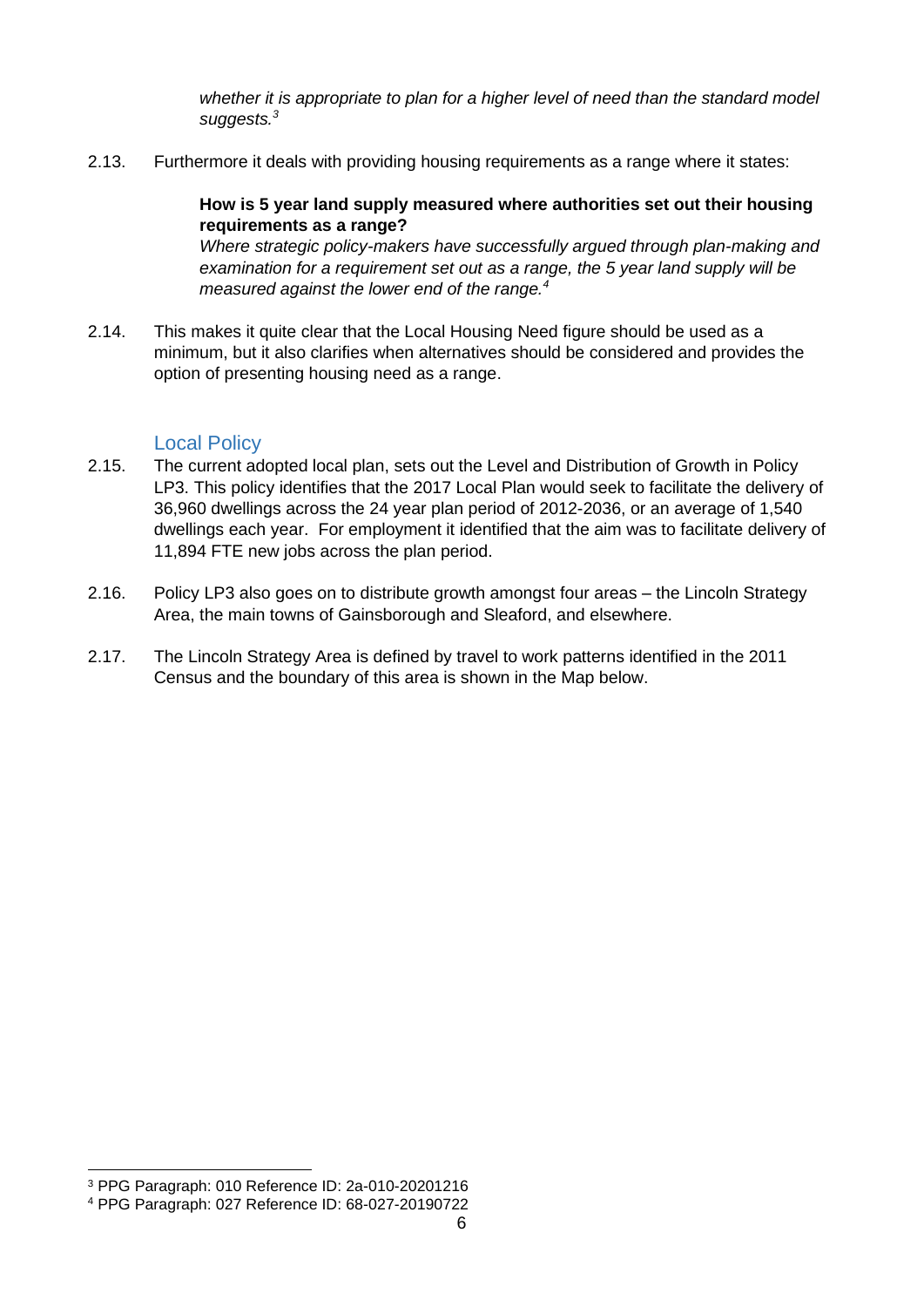

- 2.18. The elsewhere category effectively included all of Central Lincolnshire outside of the Lincoln Strategy Area and excluding Gainsborough and Sleaford.
- 2.19. Policy LP3 divides up the growth in these four geography as follows:
	- Lincoln Strategy Area 64% (23,654 dwellings)
	- Gainsborough 12% (4,435 dwellings)
	- Sleaford  $12\%$  (4,435 dwellings)
	- Elsewhere  $-12\%$  (4,435 dwellings)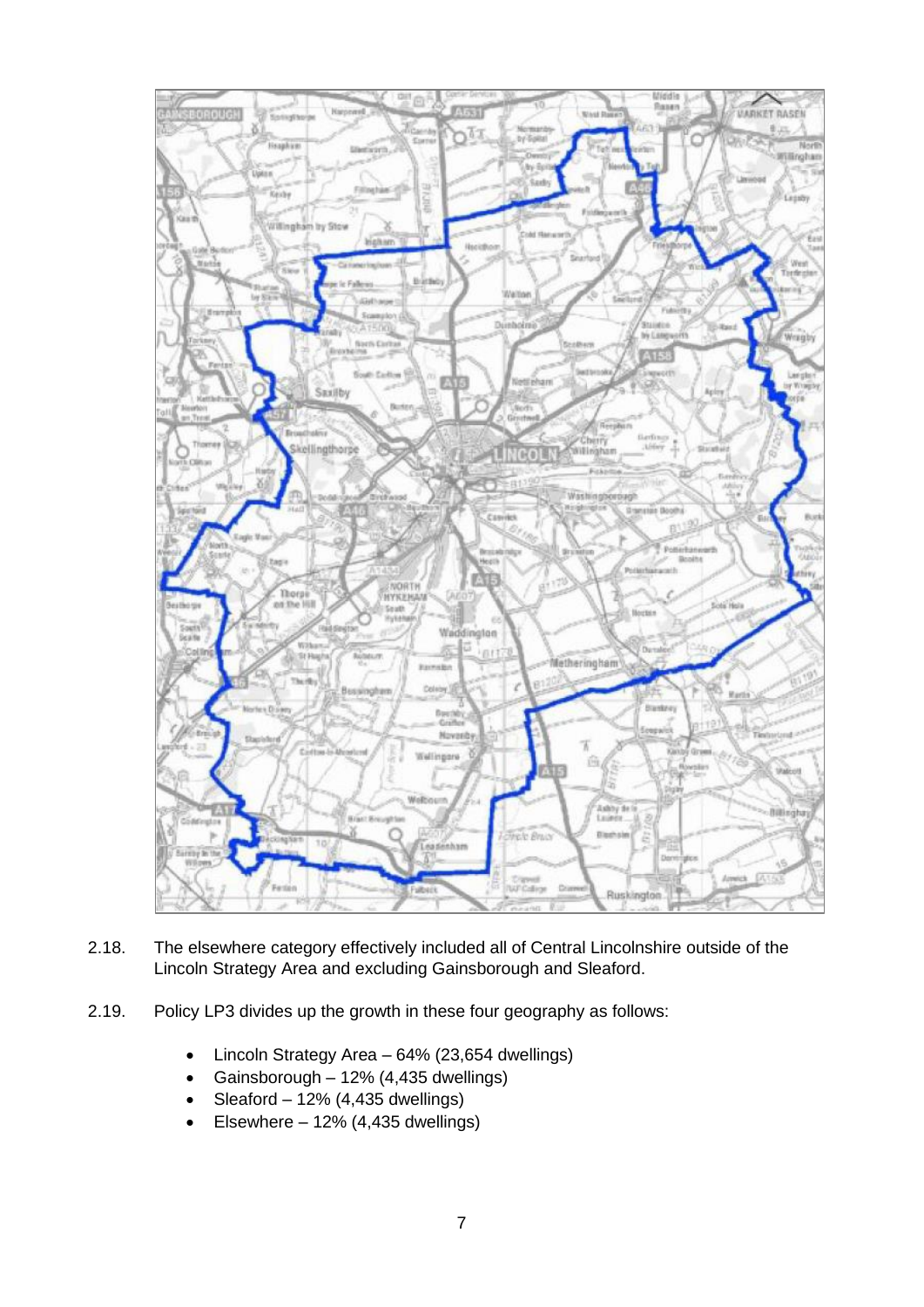# <span id="page-7-0"></span>3. Context and Evidence

- 3.1. The Central Lincolnshire Growth Options Paper (ref STA008) provides substantial evidence behind decisions made relating to growth in the Local Plan including for the approach to distribution. It sets out detail about spatial issues and opportunities that need to be factored in before considering options for how growth might be distributed taking into account wider evidence and context.
- 3.2. It includes a reflection on the effects of the adopted Local Plan in Table 1 (reproduced below).

| Area                        | $%$ in<br>plan | A       |               | B          |      | C         |      | D         |               | Е                      |               |                                       |      |
|-----------------------------|----------------|---------|---------------|------------|------|-----------|------|-----------|---------------|------------------------|---------------|---------------------------------------|------|
|                             |                | 2017/18 |               | 2018/19    |      | 2019/20   |      | 2020/21   |               | Outstanding<br>with PP |               | Outstanding<br>with and without<br>PP |      |
|                             |                | No.     | $\frac{9}{6}$ | No.        | $\%$ | <b>No</b> | $\%$ | <b>No</b> | $\frac{0}{0}$ | No.                    | $\frac{9}{6}$ | No.                                   | %    |
| Lincoln<br>Strategy<br>Area | 64%            | 727     | 70.8          | 1,050 72.4 |      | 1.029     | 66.9 | 770       | 68.7          | 7.262                  | 38.5          | 17,467                                | 54.4 |
| Gainsboro'                  | 12%            | 36      | 3.5           | 80         | 5.5  | 106       | 6.9  | 36        | 3.2           | 6.037                  | 32.0          | 6,572                                 | 20.5 |
| Sleaford                    | 12%            | 117     | 11.4          | 149        | 10.3 | 127       | 8.3  | 54        | 4.8           | 2.257                  | 19.6          | 3,694                                 | 11.5 |
| <b>Elsewhere</b>            | 12%            | 147     | 14.3          | 172        | 11.9 | 276       | 17.9 | 261       | 23.3          | 3,318                  | 17.6          | 4.391                                 | 13.7 |
| Total                       | 100%           | .027    | 100           | 1.451      | 100  | 1.538     | 100  | 1.121     | 100           | 18,874                 | 100           | 32.124                                | 100  |

Table 1: Delivery and permissions since the Local Plan adoption and anticipated delivery from sites in plan period

- 3.3. This shows that, in broad terms, the general percentages are being achieved when you take into account all sites including those delivered, those with permission and those allocated without permission.
- 3.4. However, it also shows that delivery over recent years has been lower in the two Main Towns of Gainsborough and Sleaford, with a substantial reliance on the SUEs at both locations.
- 3.5. This study also reviews the findings of the Whole Plan Viability Assessment (ref INF002) and the Value Zones, shown on map 5 in the report, which concludes that both Gainsborough and Sleaford are lower value zones where fewer policy requirements can reasonably be sought taking into account viability in these areas.
- 3.6. The Housing Need Assessment (ref HOU001) and Economic Needs Assessment Update (ref ECO001) asses the emerging needs for new homes and projections for job growth, linking the two pieces of evidence to identify how much housing is expected to be needed to support the expected level of employment growth in Central Lincolnshire. The Housing Need Assessment concludes that the Local Housing Need figure established using the standard method (which at that time was 1,086 dwellings per year) would support the creation of approximately  $677$  new jobs per year<sup>5</sup>, which is below the number of jobs forecast in the Economic Needs Assessment Update of 992 jobs per year<sup>6</sup>.
- 3.7. As such the Housing Needs Assessment went onto conclude that approximately 1,323 dwellings per year would be needed to support the job growth being projected<sup>7</sup> and recommended the application of a rounded figure of 1,325 dwellings per year to be delivered through the plan<sup>8</sup>.

<sup>5</sup> Central Lincolnshire Housing Needs Assessment, Turley, 2020 – Paragraph 8.

<sup>6</sup> Central Lincolnshire Economic Needs Assessment update, Turley, 2020 – Paragraph 13.

<sup>7</sup> Central Lincolnshire Housing Needs Assessment, Turley, 2020 – Paragraph 9.

<sup>8</sup> Central Lincolnshire Housing Needs Assessment, Turley, 2020 – Paragraph 10.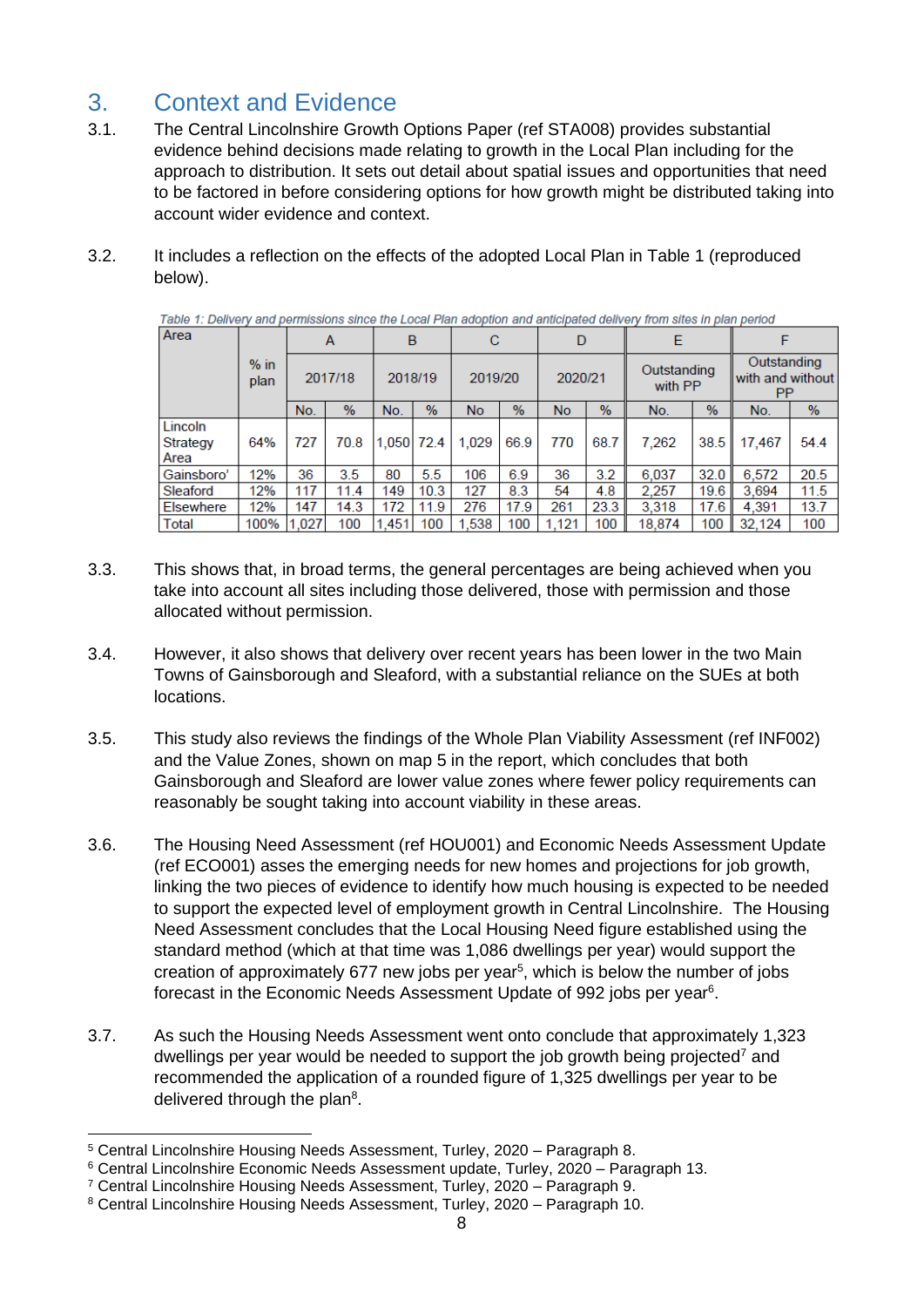## <span id="page-8-0"></span>4. Issues and Options Consultation

4.1. The Issues and Options Consultation sought respondents' views on proposals relating the distribution of growth.

#### **PROPOSAL 7 – Distribution of Growth**

It is proposed that the Lincoln Strategy Area remains as the focus for growth in the plan. It is proposed that there remains significant growth at the main towns of Gainsborough and Sleaford but that this will be tested in light of evidence of deliverability. It is proposed that the "Elsewhere" category be broken down into areas within North Kesteven and West Lindsey and possibly consider other sub areas within to address housing sub-markets and/or sustainability considerations depending on the evidence gathered in relation to this. Growth will be distributed to satisfy this strategy but it is proposed that this will be sense-checked against market capacity and deliverability and may be adjusted accordingly.

4.2. There were four questions asked in relation to Proposal 7:

Q7a – Lincoln Strategy Area Do you agree that the Lincoln Strategy Area should remain as the focus for growth in Central Lincolnshire? If not, please provide details and any alternative proposals.

- 4.3. There was good support for retaining the Lincoln Strategy Area as the focus for growth with 83% of respondents supporting it. There were a number of comments received in response to the question and the key issues can be summarised as follows:
	- Most of the growth should be within a short commutable range of Lincoln (5 miles) reducing in scale proportionately as you move further away.
	- Making Lincoln the focus for growth will help to achieve regeneration aims and will boost its position regionally and nationally.
	- The city of Lincoln should be the focus by repurposing ex-commercial properties into apartments and focused in already built areas.
	- The Lincoln Strategy Area includes areas which are less accessible and excludes more accessible ones, it should be amended to give higher priority to villages on economic corridors.
	- There is a lot of capacity in neighbouring villages which should be included.
	- The strategy is too focused on Lincoln with other places marginalised and should have a fairer share, such as Gainsborough and Market Rasen.
	- Lincoln area should be spread out more to reduce impact on small villages nearby.
	- It should be 50% Lincoln, 10% Gainsborough, 20% Sleaford, 20% elsewhere.
	- Should be more of a share across Lincolnshire rather than the burden being placed on Central Lincolnshire.
	- There should be more growth in Sleaford and Gainsborough.
	- More growth should be allowed in medium and large villages to increase their vitality and sustainability.
	- More basic infrastructure needs should be taken into account when deciding where growth should be located.
	- There are a number of constraints limiting growth in and around Lincoln.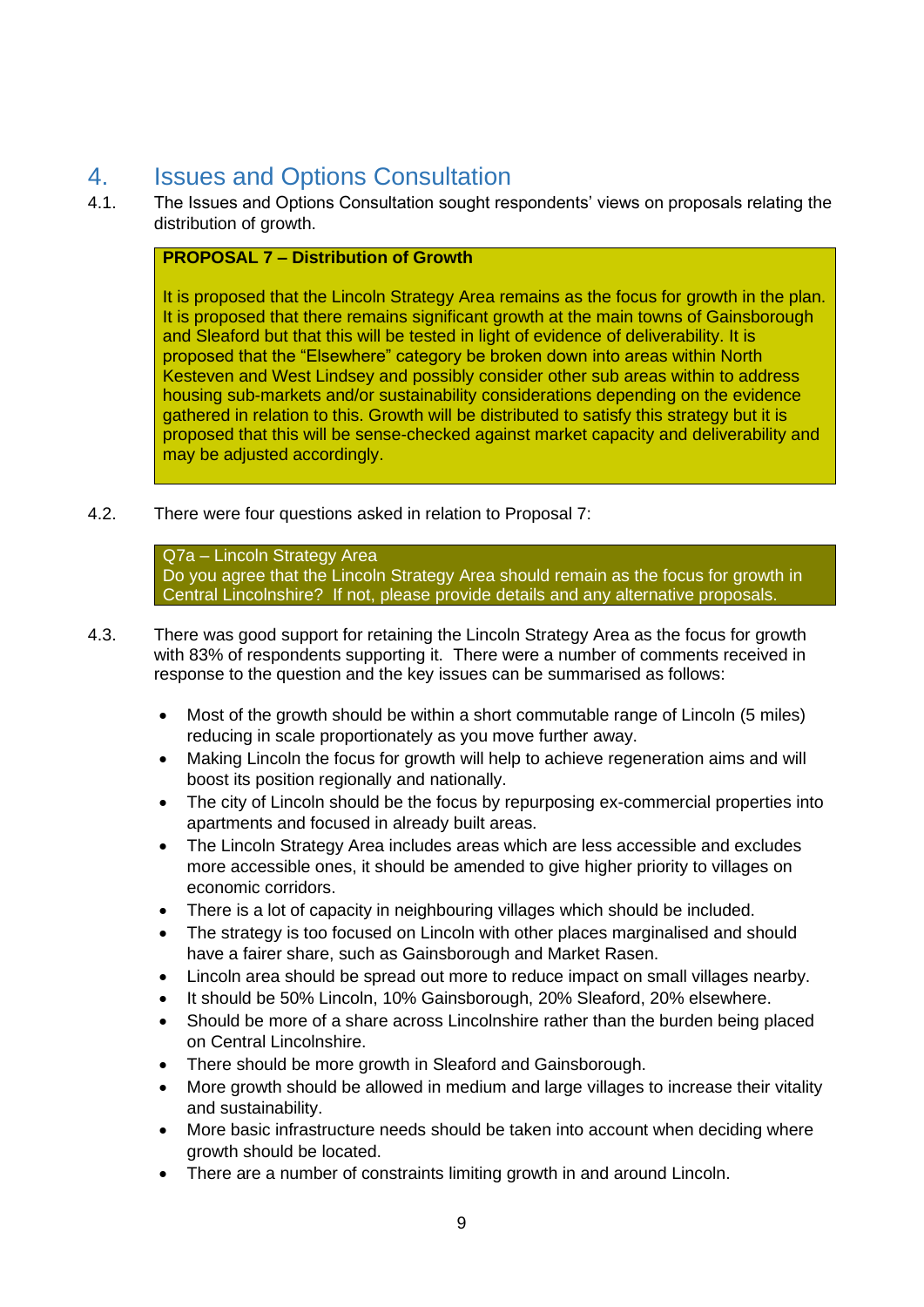- The implications for infrastructure, such as water and waste water facilities, will need to be carefully considered.
- The boundary of the LSA seems to rely on travel to work by car this is not sustainable. Should be a greater focus on and improvements to public transport.
- Lincoln is isolated when compared to other towns and cities in the region this could result in reducing demand.
- The focus should be on Lincoln Urban Area, not the LSA as the LSA is not in the hierarchy.
- Unclear why a proportion of growth is apportioned to the LSA. The strategy should apportion growth to settlements not areas.
- Turning villages near to Lincoln into dormitories will destroy the character and sense of place of these communities.
- This approach does not adequately support the need for growth in Gainsborough, Market Rasen and Caistor.
- Without better roads and railways Central Lincolnshire will lag behind.
- The proposal to reduce the threshold for allocations to 10 is supported and to reduce reliance on SUEs to enable a greater spread of development.
- The approach to distributing growth should reflect market capacity and desirability. providing a variety of sites in urban and rural locations.
- Care is needed not to result in an oversupply impacting deliverability and land values.
- Should be focused on where new towns will be built.
- More growth should be located "elsewhere" as many people are not working in and commuting to Lincoln.
- Should avoid low-lying areas and flood plains.
- Lincoln cannot take any more traffic and is losing its identity.
- It is bizarre that Spridlington is located within the Lincoln Strategy area as it has lack of facilities.
- Branston is a sustainable location for growth near to Lincoln.
- Scothern is a sustainable location close to Lincoln with a range of services and could accommodate more growth.
- Allocations in Medium villages, such as Nocton, could make a considerable contribution to growth in locations in proximity to Lincoln.
- Witham St Hughs is a key large village in the LSA, located with access to service and employment opportunities.
- Village housing numbers should not be increased if developers cannot sell houses in Lincoln.

#### Q7b – Gainsborough and Sleaford

Do you agree that Gainsborough and Sleaford should remain as a focus for growth? If not, please provide details and any alternative proposals.

4.4. There was strong support for Gainsborough and Sleaford remaining as a focus for growth with 90% of respondents supporting it. There were a number of comments received in response to the question and the key issues can be summarised as follows:

- All towns in Lincolnshire should be considered hubs of activity to share growth, resources and facilities.
- There should also be a focus on growth in settlements located in close proximity to key urban areas and those with good transport links.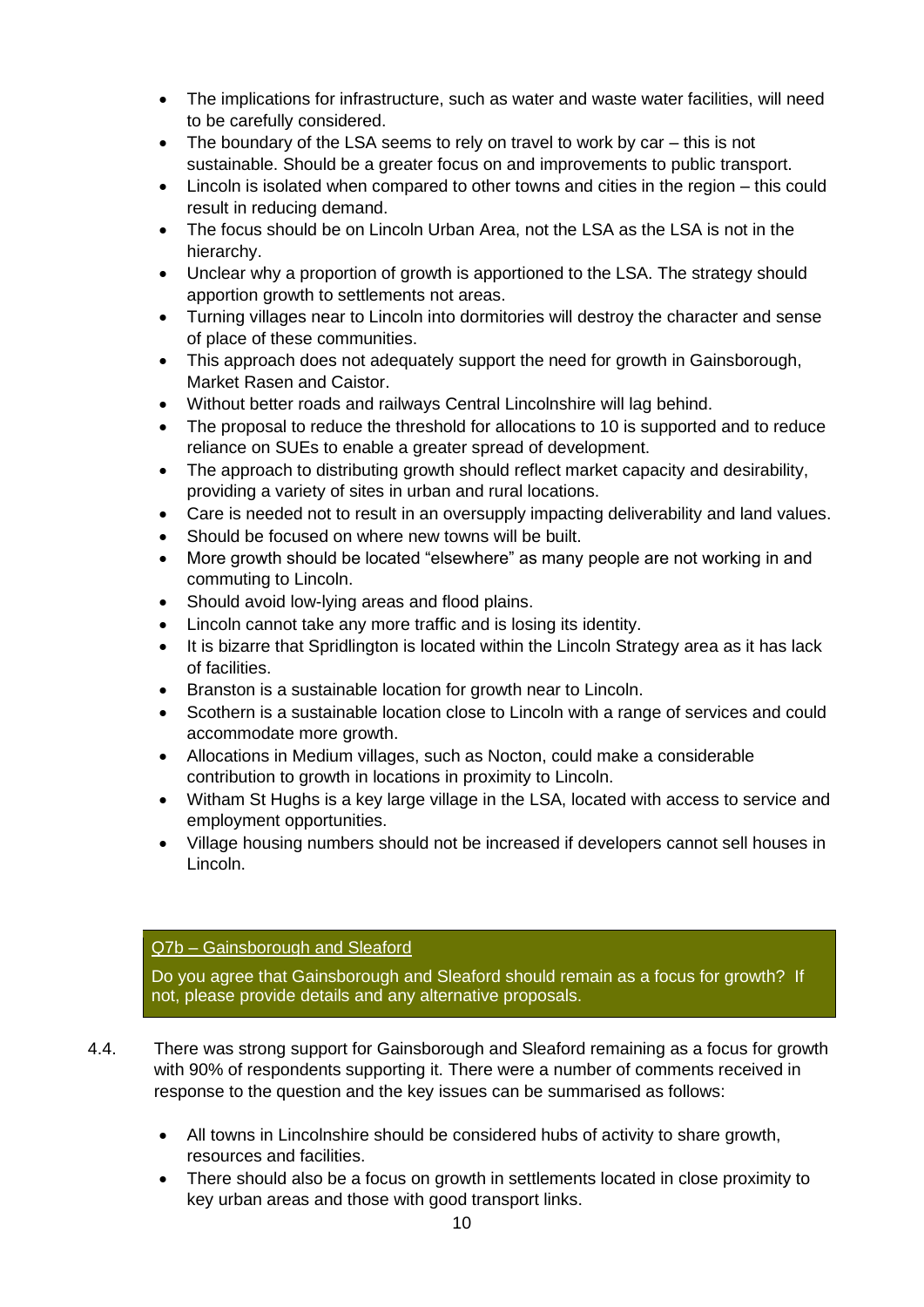- The Gainsborough growth percentage should be reduced.
- Sleaford and Gainsborough should both remain a focus of growth as they have jobs and facilities to withstand pressure from new homes, but should development not be forthcoming, alternative options should be explored to ensure development is properly planned for.
- A broader and less top-heavy strategy would be preferred as it would more equitably distribute growth without putting excessive strain on larger settlements which do not necessarily have the capacity or infrastructure to support a significant step change.
- Sleaford and Gainsborough should remain a focus for growth along with Market Rasen and Caistor to a lesser extent.
- Both Sleaford and Gainsborough are constrained by flood risk, and there are added complications from active railway lines, limited access opportunities and ransom strip issues.
- Gainsborough's remote location & poor transport links do not warrant special status.
- Growth should be devolved from Gainsborough to smaller towns and large villages.
- Gainsborough has struggled in financial terms in recent years, whereas Sleaford is less economically compromised than Gainsborough and it offers a good alternative to focusing all growth near to Lincoln.
- Gainsborough should remain as an area for both economic and housing growth.
- Sleaford should have its growth percentage increased to 16% of the top end of the range (1,300 dwellings per year) which would be a limited and reasonable uplift against the current growth level.
- Gainsborough could accept an increase, but the historic difficulties with delivering growth suggests that more flexibility for growth in Lea and Morton should be considered as part of the "Greater Gainsborough Area".
- Preferable to create new settlements and business opportunities to the north of Lincoln along the A15 corridor, including at Scampton.
- Severn Trent Water are content with current proposals for Gainsborough and are looking at providing capacity – if this number increases it could impact on the capacity and scale of improvements needed.
- Only support Sleaford and Gainsborough as areas for growth if the infrastructure is extended and improved – each require and economic stimulus to support the growth.
- Gainsborough will be flooded.
- Sleaford will be very near to the coast can additional demands on its infrastructure be withstood?
- Sleaford seems to be dying, especially the town centre, and it lacks sufficient infrastructure to support the population of the town and the surrounding areas.
- The expansion of Sleaford and Gainsborough has had a detrimental effect on safety and law and order – this will be repeated if small and medium villages are expanded too quickly.
- Growth should be located in areas at a higher elevation.
- Wragby, Bardney and Louth all need to be included.

#### Q7c – Breaking down the "Elsewhere" category

Do you agree that the "Elsewhere" category should be broken down further to address deliverability? If so, what break down do you think should be used to reflect sustainability and/or market considerations?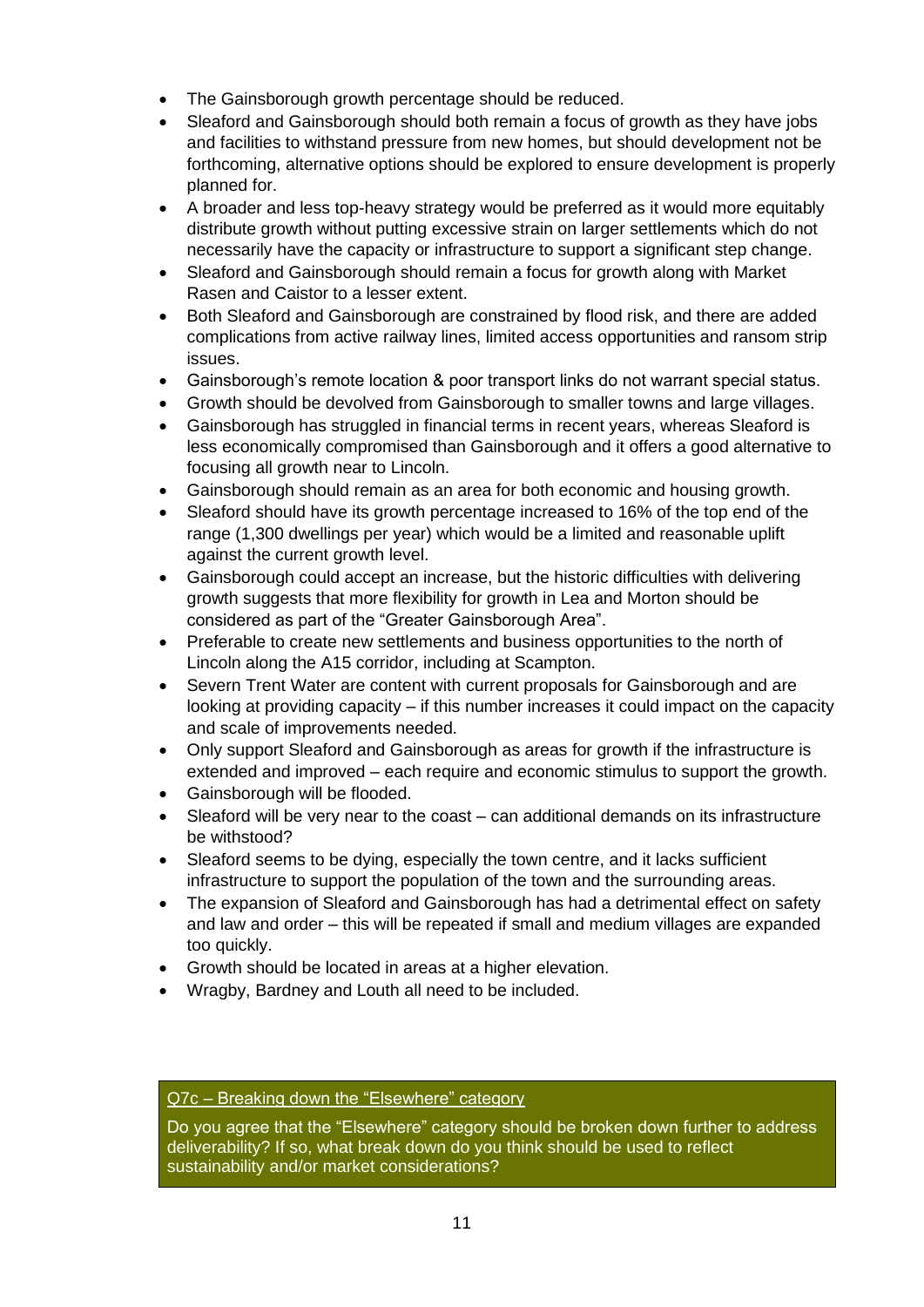- 4.5. There was some support for breaking down the "Elsewhere" area to address deliverability with 77% of respondents supporting it. There were a number of comments received in response to the question and the key issues can be summarised as follows:
	- It should be broken up by districts.
	- The definition of "elsewhere" is meaningless if it is not carried forward in the policies and it should be broken down further taking into account availability of facilities and connectivity.
	- There is scope for further differentiation in the "elsewhere" category in order to direct more development to settlements higher up the hierarchy, offering more sustainable locations for development.
	- Further evidence and understanding should be developed to support the assumed growth in the elsewhere category and also other housing and economic sub-markets as a result of activity outside of Central Lincolnshire.
	- Leave the elsewhere category as it is the growth should be focused in the towns.
	- Only larger conurbations with jobs, schools and dedicated public transport and cycling and walking facilities should receive growth.
	- If the large villages list was shortened, by increasing the dwelling numbers or by applying an available amenities requirement, then large villages could be a more focused category, for example Cherry Willingham is already a focus for growth and the potential is enhanced with the LEB.
	- Should be decided based on the provision of infrastructure and services large villages can stand alone and smaller villages should be looked at as clusters.
	- Attention is needed to the needs of current residents of these areas, the addition of more people can cause chaos.
	- It should be further broken down and should be based on amenities, employment opportunities and good public transport links.
	- The areas chosen were selected from a sustainability perspective and market considerations are not a planning consideration.
	- It is important that it is clear what is proposed in all levels of the hierarchy so residents can consider planning implications in their area.
	- Would reduce the LSA to be tighter to the Lincoln urban area with small and medium villages relocated to the elsewhere category and ensure they are not over-developed or left without access to infrastructure.
	- Further clarity about the precise locations of development would assist with infrastructure delivery.
	- In light of the proposal to reduce the threshold of allocations to 10 dwellings, it is almost inevitable that there will be more locations in the elsewhere category.
	- The focus should be on the settlement hierarchy.
	- Individual neighbourhood plans have a lot of answers to the questions.
	- Each area has its own level of deliverability and a percentage is not always a good indication of growth, with more attention paid to individuality.
	- There is much land in the elsewhere category which is suitable for development and settlement should be considered further away from the Lincoln Strategy Area.
	- This should not be broken down if this means that communities that have produced a neighbourhood plan needs to take on additional growth.
	- If the "elsewhere" category is broken down, then Policy LP11 Affordable Housing, should also be changed to reflect this change.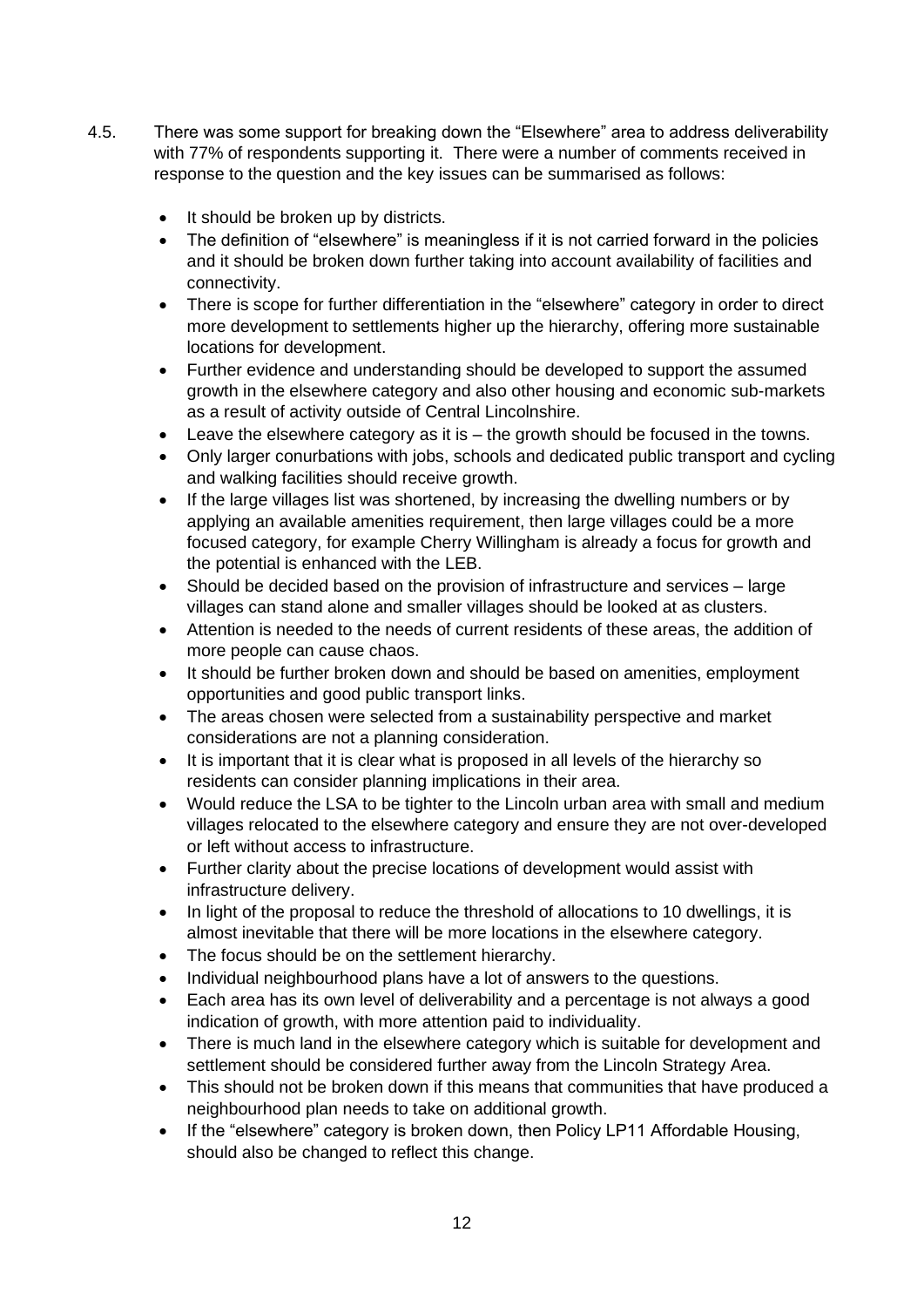- A more flexible approach is needed in the "elsewhere" category to enable market forces to dictate the level of housing achieved. Sustainability can remain the key policy determinant, but deliverability should be given and increased emphasis.
- Other categories such as brownfield and greenfield should be considered.
- Growth in small communities should only be delivered with local community support.
- The focus should be on development benefitting communities in the elsewhere category.
- Parish boundaries should be reinstated for an area's development limits.
- Market Rasen should continue to be a focus for development.
- Kirkby La Thorpe, with its proximity to Sleaford and the highways network is ideally placed for additional growth.

#### Q7d – Consideration of the Market and Deliverability

Do you agree that market capacity and deliverability should be considered before choosing what growth to distribute to which area?

- 4.6. There was some support for taking into account market capacity and deliverability when choosing how to distribute growth with 74% of respondents supporting it. There were a number of comments received in response to the question and the key issues can be summarised as follows:
	- Local vision should hold more weight than developer interests which are money oriented.
	- The areas chosen were selected from a sustainability perspective and market considerations are not a planning consideration. Viability testing will take into account delivery rates.
	- Tiers 1-3 should be responsible for the majority of growth.
	- This will increase rural poverty smaller villages and towns need the investment and should have the same amount of growth as Lincoln.
	- Local Planning Authorities should be setting out terms of where and what is deliverable, not developers to address the housing shortage.
	- Should take into account local needs for local affordable housing.
	- Should take deliverability into account to increase certainty for investment in infrastructure.
	- It is essential to take into account market capacity and deliverability in order to ensure that the trajectory is realistic and to avoid the allocation of sites which will not come forward for development.
	- Market capacity and deliverability should not be taken into account before the approach to the overall distribution is decided upon.
	- Should be driven by local need, including for types, sizes and tenures of houses.
	- Realistic delivery rates need to be considered in areas to more accurately reflect the development that will occur annually and can be mapped out in a trajectory – this does not necessarily signal market capacity issues.
	- It's not always market capacity that restricts delivery, but can be specific deliverability issues with allocated sites.
	- We should be considering ways of stimulating the market in the areas where we want housing built.
	- The market can and does change and so should not be used to constrain development in areas.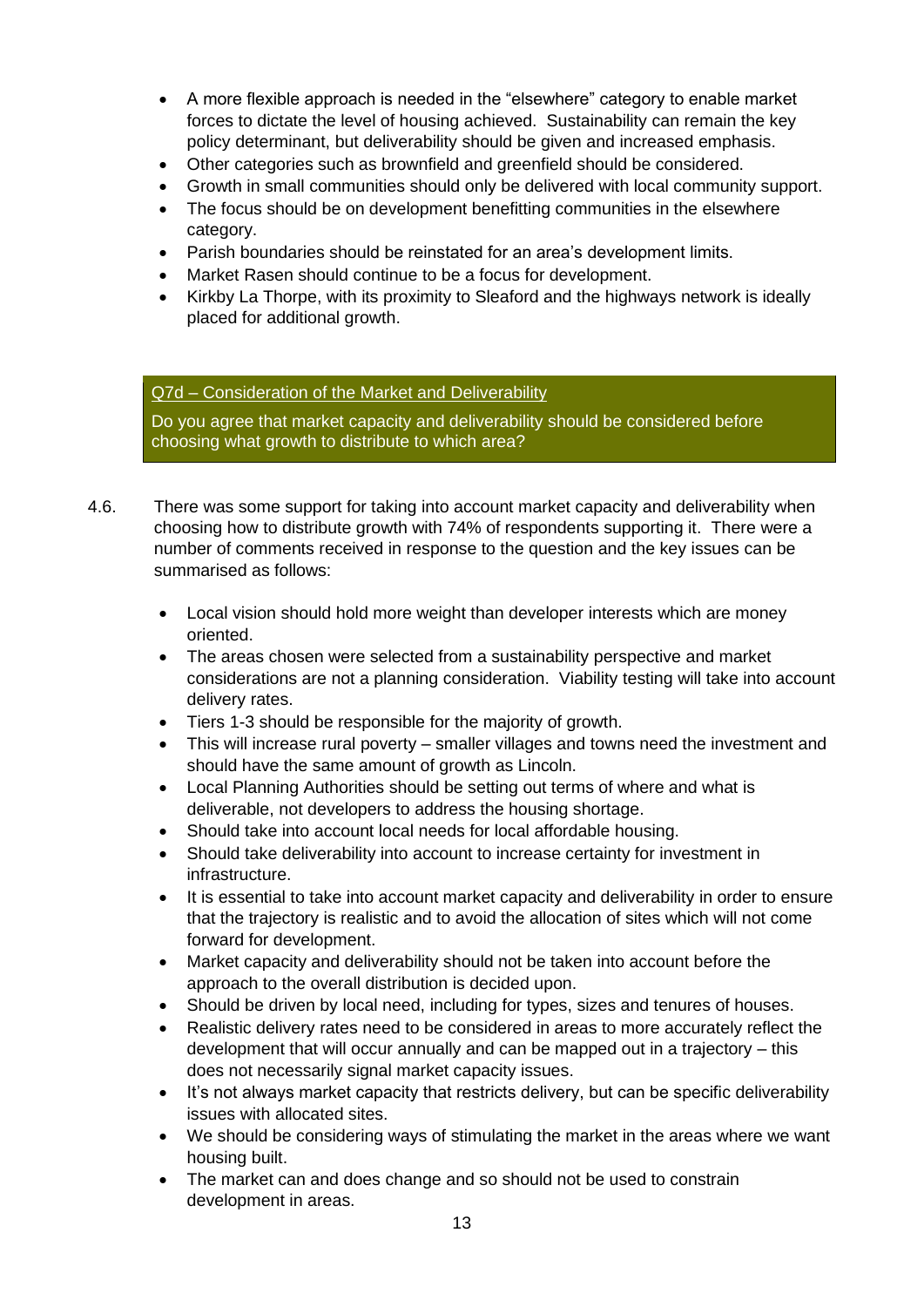- There are different markets for different products, e.g. park homes, so should not preclude such variety.
- Market capacity should not be used to reduce growth levels across the local plan area as there is not a market weakness. Simply limiting growth where there are perceived market capacity issues, does not allow for market capacity to be developed.
- Engagement with local property, building and planning professionals is vital.
- A flexible settlement boundary approach would allow for organic growth around lower tier settlements rather than relying on a number of pre-determined allocations.
- A diverse supply is key and this should include short term and long term sites.
- The plan should allocate a greater number of medium sized sites (70-300 dwellings) as these sites can enable significant amounts of growth to be delivered sustainably, without infrastructure delays.
- The ability to deliver the strategy is key to its success so it has to be factored in.
- This approach would penalise popular villages where developers want to build.
- Yes, but it needs to be matched by investment in infrastructure.
- Yes, and neighbourhood plans should also be addressed as they contain information about the deliverability and suitability of development in locations.
- No, not as long as profit remains the number 1 consideration of developers.
- Desirable locations will always attract more growth, resulting in overdevelopment.
- The climate change emergency should be addressed urgently.
- A suitable location is a sustainable one.
- Houses will sell wherever they are built if they are priced accordingly, not necessarily to give developers a 25%+ return on capital.
- Benefits from development should be spread equally across the districts, not retained by developers.
- Need to be mindful of avoiding oversupply.
- Sites that have been allocated but that have made little should be deallocated.
- Action should be taken against developers land banking.
- Should also consider the strength of market in terms of demand.
- 4.7. The following next steps were identified on page 42 of the Issues and Consultation Report,: "The responses to the questionnaire provided a lot of competing view points and raised many points worthy of further reflection. It is proposed that the breakdown of distribution will reflect the urban focus of the overall strategy which is considered to be a sustainable approach for Central Lincolnshire, but that it be kept under review taking into account both the likelihood of market delivery, availability of infrastructure and any specific needs being identified through evidence."

### <span id="page-13-0"></span>5. Regulation 18 Consultation

- 5.1. A Consultation Draft of the Local Plan was published for consultation between 30 June and 24 August 2021. During this eight week consultation comments were received on the plan, the policies within the plan, and supporting information and evidence.
- 5.2. A number of comments were received on this draft policy at the Regulation 18 consultation both in support of and objecting to the overall approach, the numbers proposed, the use of a range and the general distribution. Furthermore, a number of detailed comments were received and can be summarised as follows: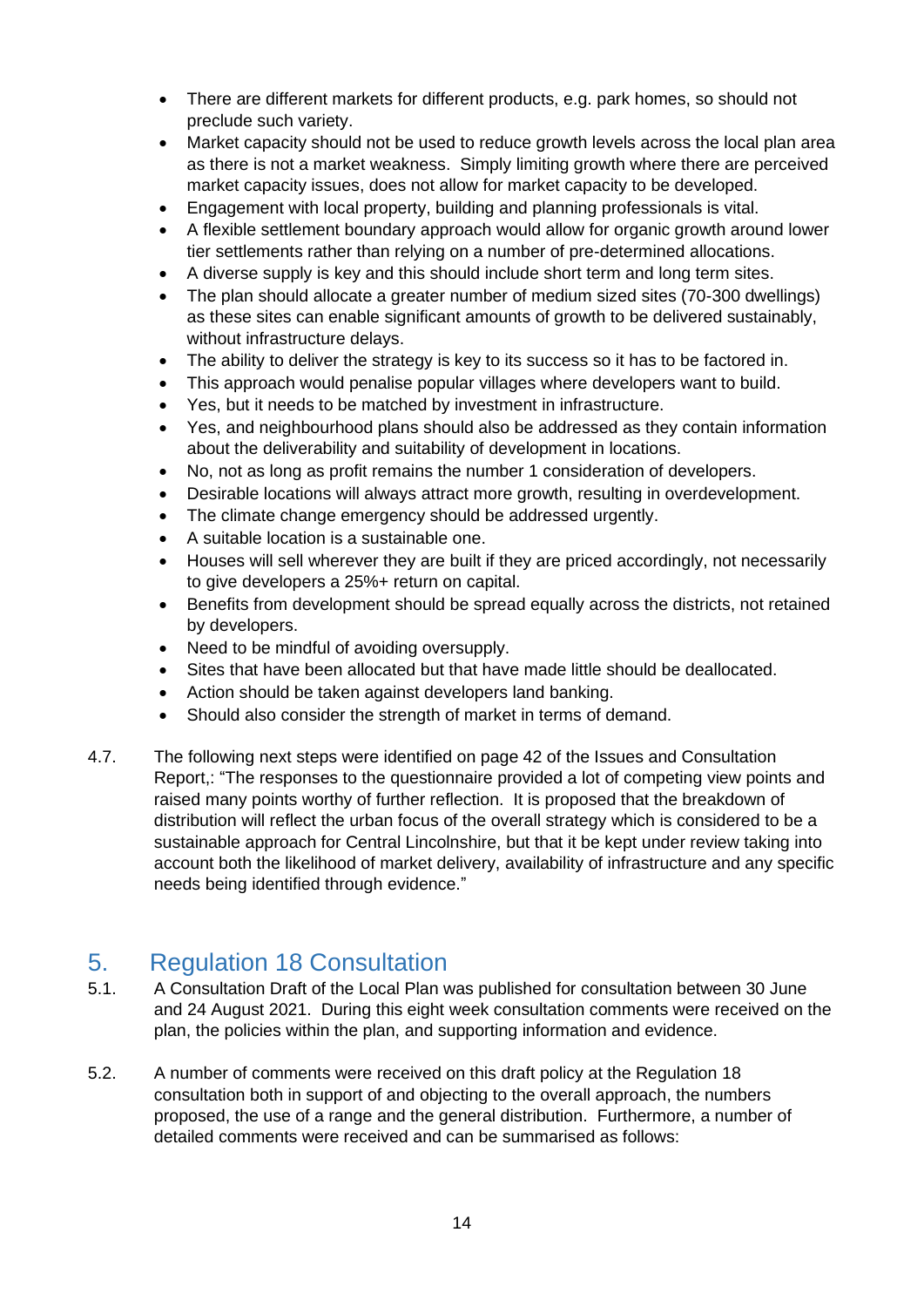- Suggestions that the housing target should be set at the lower end of the range, the upper end of the range, that the upper end should be the minimum, and other suggestions for higher or lower housing requirements.
- Concerns that the amount of growth will undo any efforts to reduce energy demand and carbon reduction and that it will not help affordability.
- Concerns raised about the impact of growth in specific settlements including Market Rasen, Middle Rasen, Branston, Nettleham, Sturton by Stow.
- Suggestions that more development should be located in Lincoln, Gainsborough and Sleaford and that less growth should be located in the Main Towns with more delivered in rural areas.
- Suggestion that more villages near to the Main Towns or in the Lincoln Strategy Area should deliver housing growth to help meet the local requirements.
- There should be a greater focus on brownfield land and urban regeneration.
- Concerns about the lack of investment in infrastructure to support growth.
- Concerns about development not being phased.
- Suggestion that a specific buffer of additional housing should be included above the top end of the range.
- Suggestion that more housing should be delivered in an effort to deliver the affordable housing required.
- Concerns that the market and profit are being placed ahead of sustainability.
- Concerns that the amount being distributed to areas should not be a ceiling with sufficient flexibility.
- Concerns about over-reliance on SUEs.
- Concerns about growth above the minimum having implications for carbon emissions.
- Observations that the pandemic and Brexit will impact on housing and job growth and different opinions on what these effects will be.
- Queries about what 'well-connected' means in the policy.
- 5.3. The comments received at the Regulation 18 consultation were carefully considered, however, the policy is key to the delivery of the strategy of the plan, it is based on robust evidence, it is considered to be consistent with national policy, it will deliver a sustainable pattern of growth and it is shown to be deliverable. As such, no major changes were made to this policy following the Regulation 18 Consultation.

### <span id="page-14-0"></span>6. Proposed Approach in Draft Local Plan

- 6.1. The approach to this policy cannot be viewed in isolation as it is linked closely with Policies S1, S3, S4, S5 and the sites being allocated in this plan. It is also closely linked to the employment strategy in Policies S28-S34 and the retail strategy in Policies S35- S40. It is also closely linked to the site allocations in this plan.
- 6.2. This suite of policies seeks to deliver a balanced approach to growth with an urban focus at the larger settlements with greater facilities, services and employment available.
- 6.3. The percentages remain the same as in the adopted 2017 Local Plan with the focus for growth remaining within the Lincoln Strategy Area (including both the Lincoln Urban Area and other settlements in the area which are well-connected to Lincoln) and the Main Towns of Gainsborough and Sleaford (with well-connected satellite villages being recognised for their value in supporting growth at these urban locations in deciding on where to allocate sites).